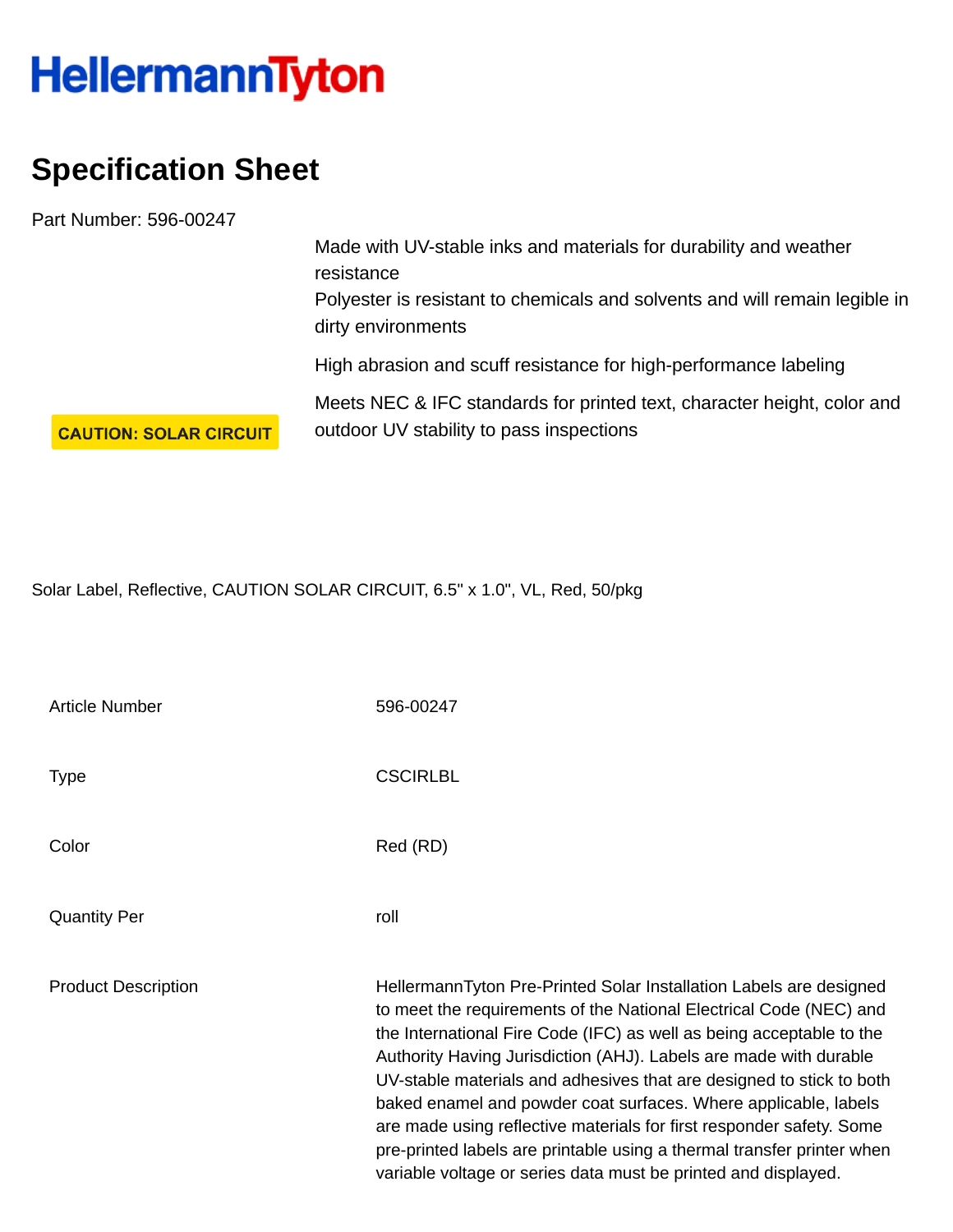| <b>Short Description</b>              | Solar Label, Reflective, CAUTION SOLAR CIRCUIT, 6.5" x 1.0", VL,<br>Red, 50/pkg |
|---------------------------------------|---------------------------------------------------------------------------------|
| <b>Global Part Name</b>               | CSCIRLBL-V-RD                                                                   |
|                                       |                                                                                 |
| Width W (Imperial)                    | 6.5                                                                             |
| Width W (Metric)                      | 165.1                                                                           |
| Thickness T (Metric)                  | 64.0                                                                            |
| Height H (Imperial)                   | $1.0\,$                                                                         |
| Height H (Metric)                     | 25.40                                                                           |
|                                       |                                                                                 |
|                                       |                                                                                 |
| Material                              | Vinyl (V)                                                                       |
| <b>Material Shortcut</b>              | $\vee$                                                                          |
| Adhesive                              | Acrylic                                                                         |
| Halogen Free                          | No                                                                              |
| <b>Adhesive Operating Temperature</b> | -40°F to +302°F (-40°C to +150°C)                                               |
| <b>Operating Temperature</b>          | -40°F to +174°F (-40°C to +79°C)                                                |
| Reach Compliant (Article 33)          | Yes                                                                             |